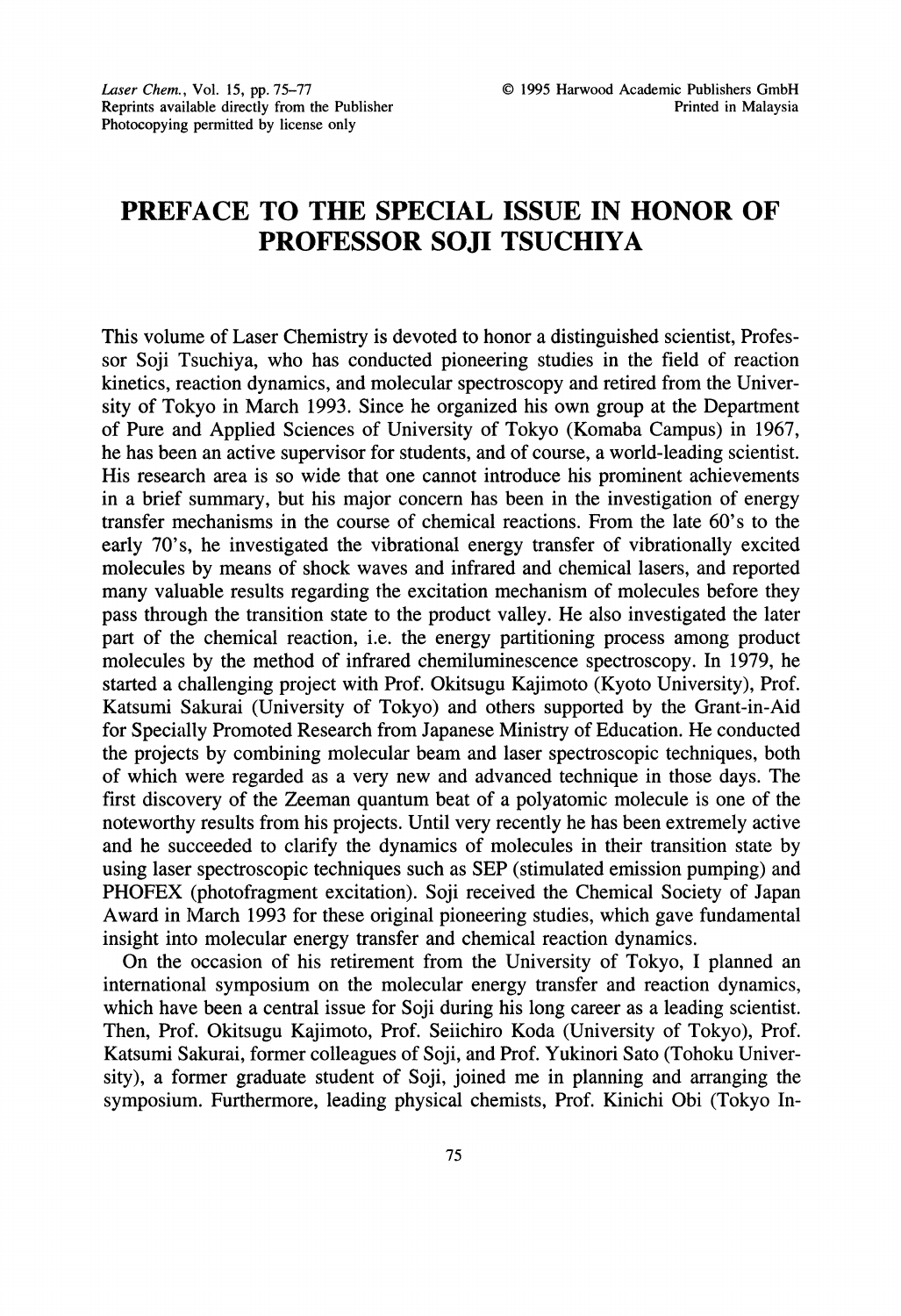stitute of Technology), Koji Kaya (Keio University), Masahiro Kawasaki (Hokkaido University), Prof. Tamotsu Kondow (University of Tokyo), Dr. Michio Takami (Institute of Physical and Chemical Research), Dr. Harutoshi Takeo (National Institute for Advanced Interdisciplinary Research), Prof. Mitsuo Tasumi (University of Tokyo), Prof. Nobuyuki Nishi (Kyushu University), Prof. Naohiko Mikami (Tohoku University), Prof. Keitaro Yoshihara (Institute for Molecular Science), Dr. Nobuyuki Washida (National Institute for Environmental Studies) supported our project and joined us to form the organizing committee for the international symposium.

The symposium entitled "International Symposium on Molecular Energy Transfer and Reaction Dynamics in Honor of Professor Soji Tsuchiya" was held at the Sanjo Conference Hall on the Hongo Campus of the University of Tokyo during August 20 and 21, 1993, financially supported by Morino Foundation for Molecular Science and Matsuo Foundation and sponsored by The Chemical Society of Japan and The Spectroscopical Society of Japan. On August 20, after an opening address by myself, we had three invited talks; "Thirty Years of Molecular Energy Transfer Studies" by Soji, "Short-time Dynamics Directly from Real and Computed SEP Spectra of Acetylene" by Prof. R. W. Field (Massachusetts Institute of Technology), and "Multiple Laser Probes of Highly Excited States" by Prof. T.R. Rizzo (University of Rochester). On August 21, four invited talks were presented; "Why Quantum Spectra Should Be Assigned by Classical Mechanics" by Prof. E.J. Heller (Harvard University), "Collisional Relaxation and Reactions of Highly Excited Vibrational Levels: A Time-Resolved FT Emission Study" by Prof. H.-L. Dai (University of Pennsylvania), "Solvent-Induced Predissociation of Iodine" by Dr. D.M. Jonas (University of Chicago), and "Dynamics in the Transition State Region for Unimolecular Reactions" by Prof. C. B. Moore (University of California, Berkeley), and Closing Remarks from Prof. S. Koda. We also had two poster sessions (one for each day) and 39 posters were presented mainly by the domestic participants. In total, we had 151 participants during the two day symposium and valuable and stimulating discussion was enjoyed by the participants in the discussion time after the invited talks and during the poster sessions.

After the symposium, Prof. Koji Kaya, who is on the editorial board of Laser Chemistry, recommended for us to prepare a special issue by calling for papers from the participants of the symposium to commemorate the wonderful scientific interaction arranged on the occasion of honoring Soji Tsuchiya. Two big names in the field of physical chemistry, Prof. Brad Moore and Prof. Bob Field, who both were invited speakers at the symposium, kindly contributed to this volume by sending wonderful articles addressing their interactions with Prof. Soji Tsuchiya.

Professor Soji Tsuchiya is now emeritus professor of the University of Tokyo and professor at Japan Women's University. <sup>I</sup> sincerely hope that he will continue his research and lead us toward a better understanding of molecular reaction dynamics. As a representative of the organizing committee of the symposium, <sup>I</sup> would like to express sincere thanks to all the invited speakers and all the participants of the symposium, who made the symposium successful. Thanks are also due to researchers who contributed papers to this special issue and Prof. Koji Kaya who offered an opportunity to publish this issue of Laser Chemistry honoring Professor Soji Tsuchiya.